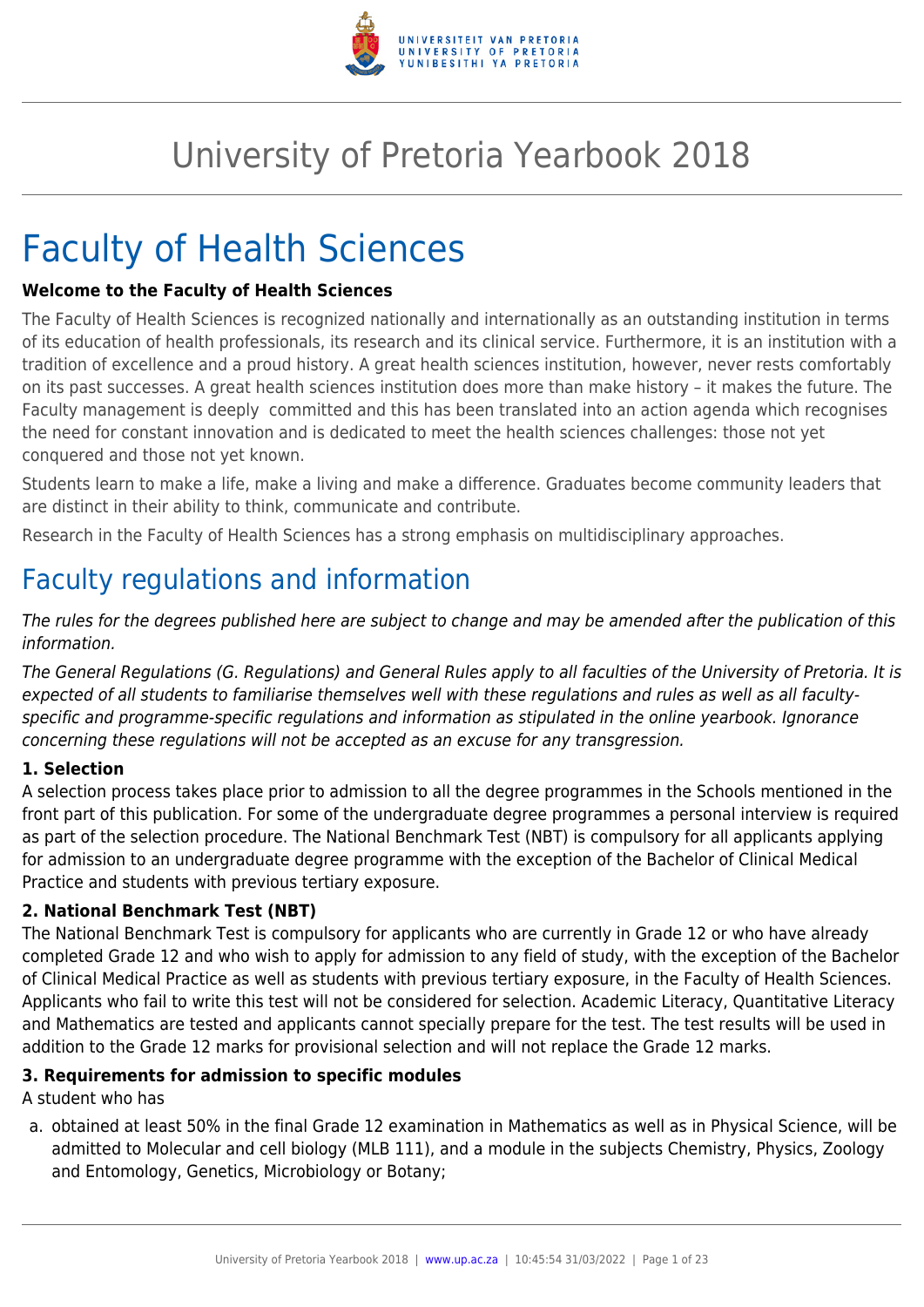

- b. obtained at least 50% in the final Grade 12 examination in Mathematics as well as in Physical Science, will be admitted to a module in Radiation Physics (RFI);
- c. obtained at least 50% in the final Grade 12 examination in either Physical Science or Life Sciences, will be admitted to modules in Occupational Therapy and Therapeutic Media;
- d. obtained at least 60% in the final Grade 12 examination in Mathematics, will be admitted to the module WTW 158 in Mathematics; and
- e. obtained at least 50% in the final Grade 12 examination in Mathematics, will be admitted to the module WTW 134 in Mathematics.

#### **4. Academic Literacy Test**

All new undergraduate students who register in the School of Dentistry and the School of Medicine will be required to write an academic literacy test. On the grounds of this test, students will be required to follow compulsory academic literacy modules (ELH 111 and 112 for students of Dentistry and Medicine, and ELH 131 and 132 for students of Clinical Medical Practice), which they must pass as one of the requirements for obtaining their degree.

Undergraduate students who register in the School of Healthcare Sciences will not be required to write the academic literacy test. The academic literacy modules ELH 121 and ELH 122 are compulsory for all students, and a pass mark for each of these modules is a requirement for obtaining their degree.

#### **5. Academic information management**

It is required of all new first-year students at the University of Pregoria to complete the module AIM 101 Academic information management. Details of this module can be found in the Course Catalog.

#### **6. Subminimum in examination papers**

Where applicable, the subminimum required in examinations appears in the regulations of the degree/diploma in question and in the syllabi of the modules in question.

#### **With regard to MBChB:**

A subminimum may be required in each module or practical component from which a specific block is compiled, in order to pass in the block in question.

#### **7. Examinations**

The examinations in first-semester modules take place in May/June, while all other examinations (secondsemester modules, year modules and blocks of the MBChB degree programme) take place in October/November.

#### **8. Ancillary examinations**

After conclusion of an examination and before examination results are announced, the examiners may summon a student for an ancillary examination on particular aspects of a module.

Details in respect of a School's requirements for ancillary examinations are published in the study guide of a given block.

#### **9. Extraordinary examinations (including aegrotats)**

Subject to the stipulations of the General Regulations, the period during which an extraordinary examination will take place in the School of Medicine, will be determined by the lecturer concerned, in consultation with the relevant head of department or block chairperson, provided that the examination in a block should take place during the second examination period, if possible.

If an examination consists of more than one evaluation modality, the examination as a whole must be repeated, even if part thereof has already been completed.

#### **10. Re-marking of examination scripts**

In accordance with the stipulations of the General Regulations, departments give feedback to students after an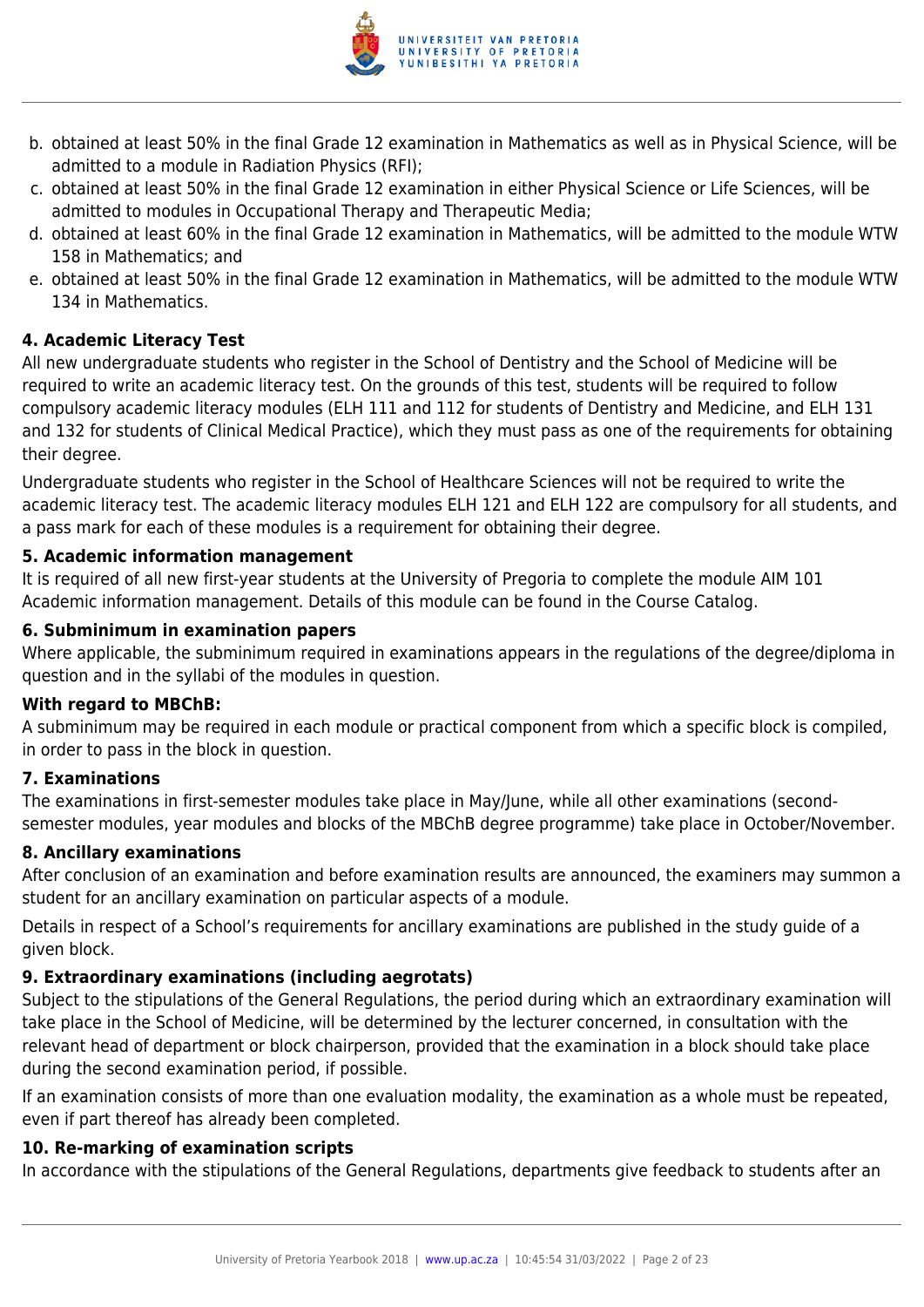

examination on the framework used by the examiners during the examination. The way in which feedback is given, is determined by the head of department. Students may, after perusal, and in the case of MBChB students, after the examination period (which includes the examination and the second examination), within 14 calendar days after commencement of the lectures in the next semester, and after payment of the prescribed fee, apply for the re-marking of an examination script, by an examiner (in the case of MBChB study an external examiner from outside of the University) appointed by the head of department concerned.

#### **The School of Medicine furthermore defines the relevant regulation as follows:**

(i) A student has the right of perusal of his or her examination script before applying for the re-marking of the examination script.

The following is determined by perusal of the script:

- Whether all the answers have been marked.
- Whether the marks awarded, have been calculated correctly.
- Whether the student did in fact answer all the questions.

(ii) During perusal, the student, the lecturer as well as a third person must be present.

If a discussion about the content of the answers in the script develops, the student must be referred to the administration of the School in question, where he or she applies for the re-marking of the examination script.

#### **11. Second examination opportunity**

- i. A student may be admitted to a second examination in a module in the following instances [excepting specific faculty requirements in respect of second examinations in specific blocks for the first to the fifth year of study for the MBChB degree and the first and second year of study for BChD:
- a. If a final mark of between 40% and 49% has been obtained.
- b. If a pass mark has been obtained but not the required subminimum of 40% in the examination as a whole; or
- c. If a pass mark has been obtained but not the required subminimum in subsections of the module.
- ii. A student must obtain a minimum of 50% in the second examination to pass.
- iii. The semester/year/continuous evaluation mark is taken into account only if a student did not obtain at least 50% in the second examination of a first-semester module at 100 level.
- iv. The highest final mark (pass mark) that can be awarded to a student for a second examination, is 50%.

#### **12. Promotion**

In certain departments, students can be promoted to a next semester or level of a subject without writing the prescribed examination, provided that their preparation is satisfactory and a continuous evaluation mark of at least 65% has been obtained.

Departments where promotion as prescribed above is possible, will inform students in good time in this regard.

#### **Note:**

Students obtain credit for a promoted module only after they have passed an examination in a consecutive module or modules of the subject in question at this University.

Promotion as described above, does not refer to the option that medical students may exercise to have the block mark at the end of the year, validated as the final block mark for a relevant block (i.e. to be exempted from the block examination in the block), provided, inter alia, that a block mark of at least 60% has been obtained in the block in question.

#### **13. The examination moderating meeting**

#### **13.1 Students in Year 1 - 3:**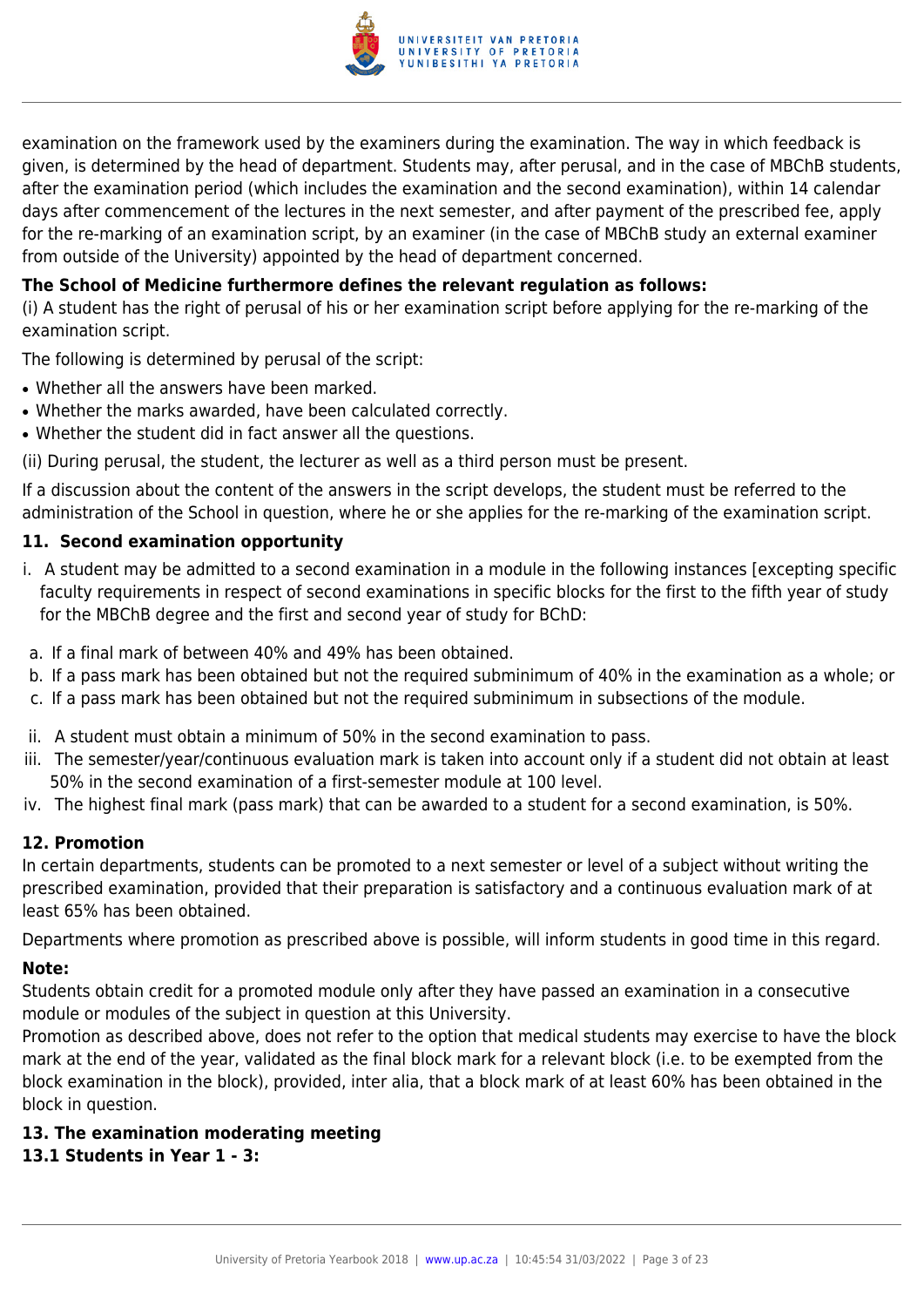

- i. Students obtain class test, practical and block test marks in respect of each block and special activity (which are disclosed to students). These marks are processed into a block mark (which is not disclosed to students). Each block chairperson publishes a list of the registration numbers of students who have to sit the semester examination in his or her block. The block marks are submitted to Student Administration. Students with examination exemption, who nevertheless prefer to sit the block examination, may do so, but will then have to accept the final block mark (which is calculated from the block mark and the examination mark), even if it is less than the (original) block mark.
- ii. The final block mark of the students who have to sit the examination, is only determined at the end of the block examination, from the contributions of the block mark and the examination mark. This final block mark will reflect the real mark obtained. The EMM (Examination Moderating Meeting) now takes place with the following objectives:
- Identification of the students who pass;
- Identification of the students who fail and as a result, have to follow the remedial programme and sit the second block examination;
- Identification of students who did not obtain the required subminimum.
- Validation of the block marks of the students who have been exempted from the examination, as the final block marks for the blocks in question; and
- Identification of students who need study assistance.
- iii. Students who fail the examination, must follow the remedial opportunity where applicable and the need for a specific remedial actionwill be defined at the examination moderating meeting. Such students must sit the second block examination at the end of the second semester. Only the second block examination mark will count and the maximum that can be obtained is "50H".
- iv. The performance of the students who have written the second examination, will be discussed at the second EMM, with the following objectives:
- Identification of the students who pass; and
- Identification of the students who fail. In terms of the MBChB selection criteria, first- and second-year students who fail, must apply again for selection.

#### **13.2 Students in Year 4 and the first half of Year 5: MBChB**

- i. During the blocks and special activities, students write the class tests as well as the block test. These marks are announced by the block chairperson.
- ii. Students also do morning rotations, each of which is evaluated. There are eight morning rotations in Year 4, and four in the first half of Year 5. These rotation marks are announced by the relevant departments.
- iii. The block mark is calculated from the different test marks, marks awarded for practical work and assignments, as well as the rotation(s) coupled to the specific block. In Year 4, this mark can only be calculated in middle September and in Year 5, only in middle May. These marks are not disclosed to students. A list of the registration numbers of students, who have not obtained examination exemption, is placed on the notice board by the block chairperson. These students are obliged to write the block examination. The block marks are submitted to Student Administration.

Students who nevertheless choose to write the examination, even though they have been exempted from it, may do so, but will have to accept the final block mark, even if it is lower than the (original) block mark.

iv. The final block mark of the students who sit the examination is only calculated at the end of the block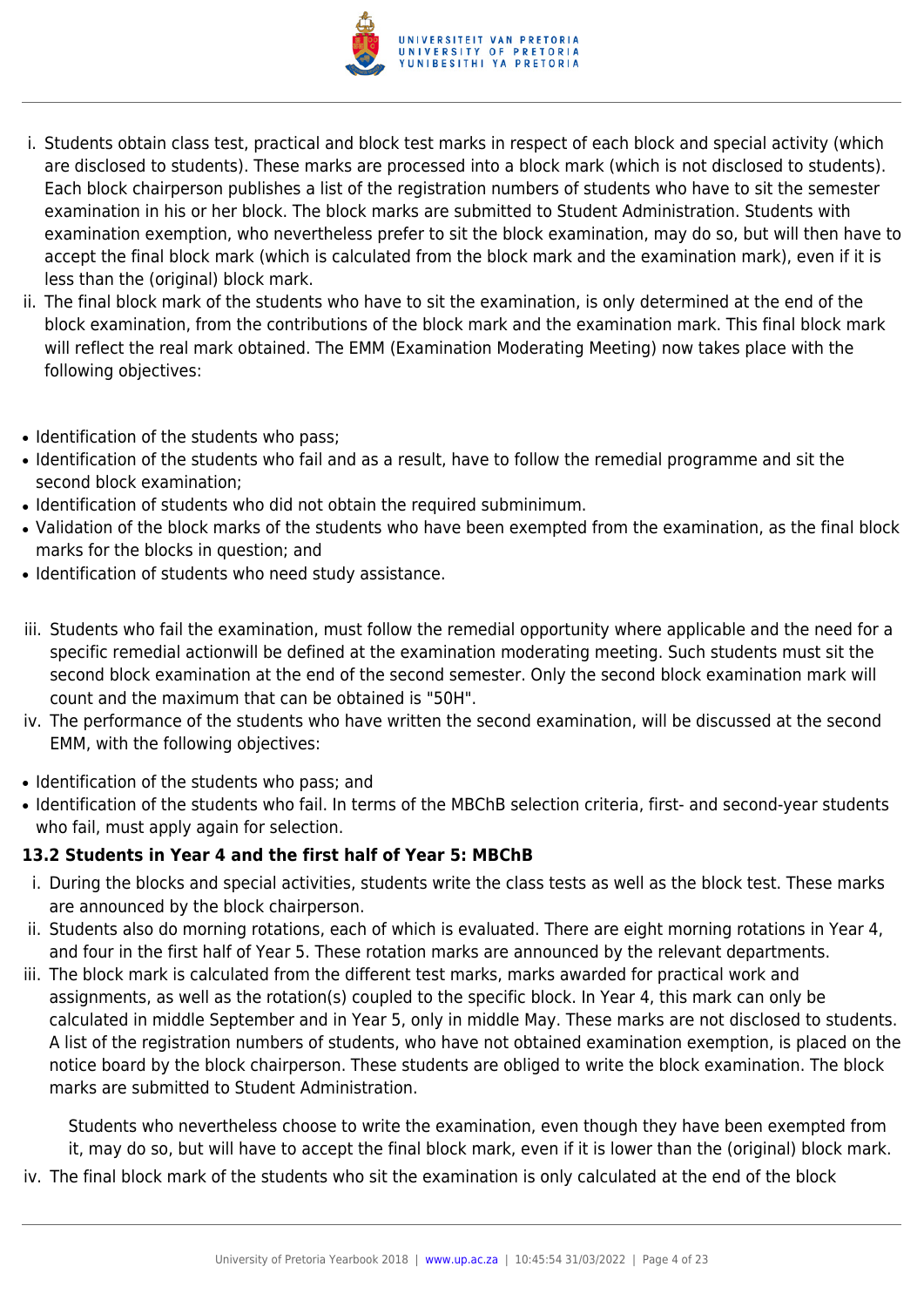

examination, from the contributions from the block mark and the examination mark. This final block mark will reflect the real mark obtained. An EMM is now being held, with the following objectives:

- Identification of the students who pass;
- Identification of the students who fail and resultantly have to follow the remedial programme and sit the second block examination;
- Validation of the block marks of the students with examination exemption, as their final block marks; and
- Identification of the students who need study assistance.
- v. Students who fail the examination, must follow the remedial programme and sit the second block examination, which will take place at the end of the second semester in Year 4, and at the beginning of the second semester in Year 5. Only the second block examination mark will count and a maximum of "50H" can be obtained.
- vi. Students who sit the second examination, are discussed at the second EMM, with the following objectives:
- Identification of the students who pass; and
- Identification of the students who fail.

#### **13.3 Student Interns: MBChB**

#### **13.3.1 All students**

(i) At the conclusion of each seven-week rotation, an end-of-rotation evaluation (EORE) takes place in the different departments. The aim with the EORE is the identification of those students who obtain examination exemption (semester examination) and those who are not exempted and will have to sit the examination at the end of the semester. All EOREs are supported by external examiners.

(ii) The same process takes place in rotations with a duration of 3,5 weeks.

(iii) No marks are disclosed to students, only the names and/or registration numbers of the students who must sit the semester examination.

(iv) After conclusion of the semester examination (which extends over three days on dates determined beforehand), an EMM is held, with the following objectives:

Validation of the rotation marks as the semester examination mark, of the students who have obtained examination exemption. The rotation mark and the EORE mark contribute to the final mark.

Identification of the students who have passed the semester examination. The rotation mark and the semester examination mark contribute to the final mark;

Identification of the students who have failed the semester examination. These students are referred to Student Administration, as a new rotation division must now be followed; and

Identification of the students who need study assistance.

#### **13.4 Students who repeat rotations: MBChB**

- i. Students who repeat rotations, do the EORE at the conclusion of the rotation that has been repeated. The objective is to obtain a pass mark. The continuous evaluation marks and the EORE mark contribute to the final mark.
- ii. On the first Wednesday after the conclusion of the rotation, an EMM takes place at 13:00 (or a different timeslot as arranged), to evaluate the achievement of the students, who have repeated the rotation. The objectives of this EMM are:
- Identification of the students who pass the rotation that has been repeated (final mark of 50% or more) (maximum indicated on the form is "50H");
- Identification of the students who fail the rotation that has been repeated. These students are referred to Student Administration, as a new rotation division must now be followed; and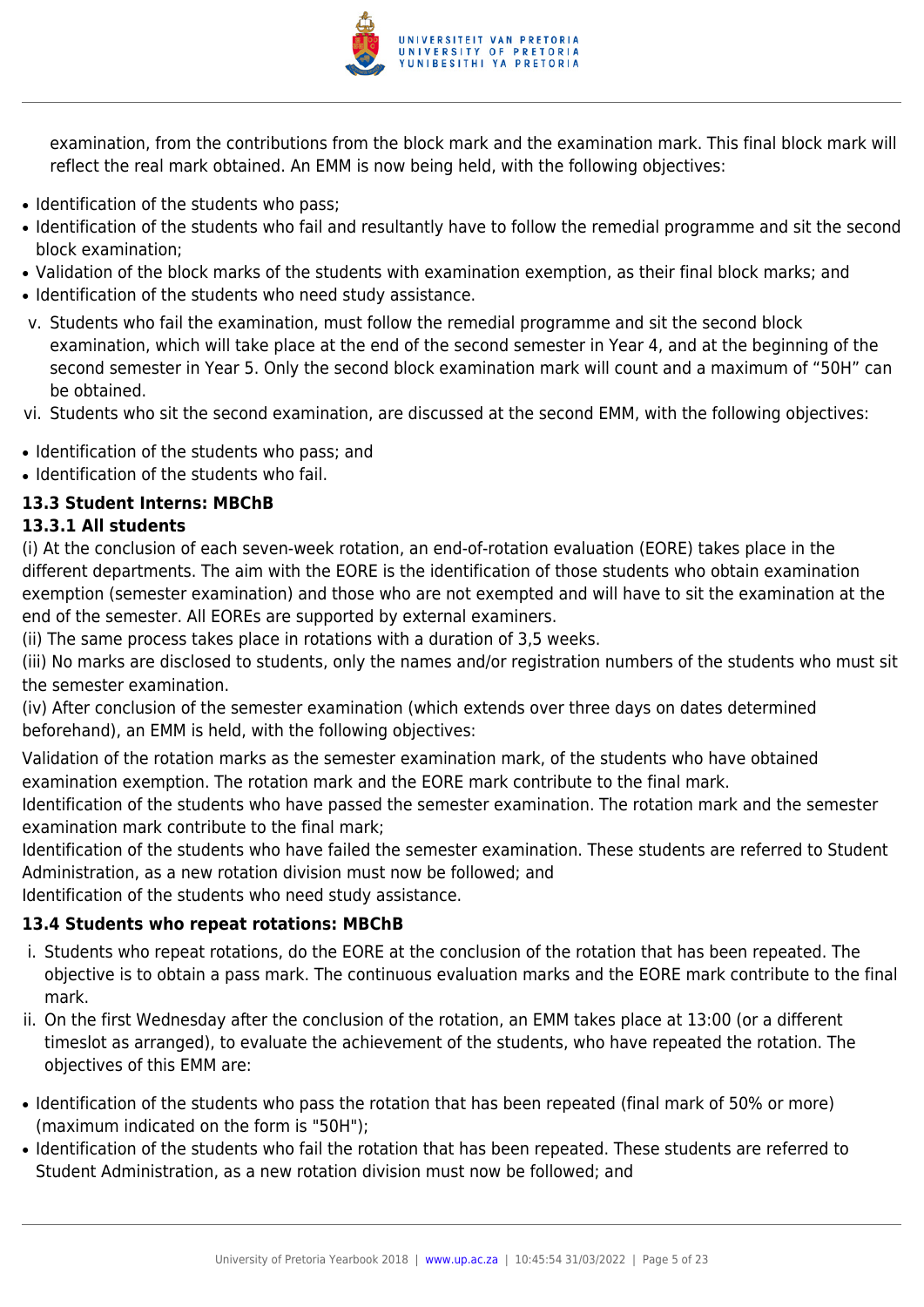

• Identification of the students who need study assistance.

iii. The achievement of the students who have repeated a 3,5 week rotation, is discussed at the same EMM.

#### **13.5 Students who are "finalists" at another time than the end of the sixth year of study: MBChB 13.5.1 Students who repeated previous rotations successfully, and who are now "finalists", but will be doing the current rotation for the first time:**

- i. These students do the EORE just like all other students do, the objective being, as in the case with other students, to identify those who do or do not obtain, exemption from the semester examination.
- ii. Students who obtain examination exemption after the conclusion of the EORE, thus pass the rotation automatically.
- iii. Students who do not obtain exemption from the semester examination after the conclusion of the EORE, must therefore sit the examination at the end of the relevant semester.
- iv. In keeping with UP regulations, these students, who are completing their studies ("finalists"), who have only one course (rotation) to complete in order to comply with all the requirements for the MBChB degree, and who have not obtained examination exemption, may apply to sit a "special examination" the following week (at a time earlier than the semester examination where applicable). This examination (which will take place at an earlier time), must preferably be scheduled for the Monday or Tuesday of the following week. The department determines the format and due to the fact that the student has already been through the external evaluation process, the presence of an external examiner at the special examination is optional, although recommended. The final mark comprises the examination mark and must be 50% or more to pass. The marks must be available by the Wednesday in order that these students' marks can be submitted to the EMM, which will be held on that day.
- v. The objectives of the EMM for this category of students are:
- Identification of the students who have passed the special examination. These students complete the programme, and a special mini oath-taking ceremony is arranged for them; and
- Identification of the students who have failed the special examination. These students fail the course, must repeat the relevant rotation and must therefore be referred to Student Administration.

**13.6** Students who are "finalists", but who are repeating the current rotation (all circumstances – previously, or at a recent EMM, identified as having failed): MBChB

- i. These students do the EORE as all other students. The objective is to obtain a pass mark. The continuous evaluation marks and the EORE mark contribute to the rotation mark, which, in this case, is also the final mark. The mark must be 50% or more, but the maximum that will be indicated on the form, is "50H".
- ii. On the first Wednesday after the conclusion of the rotation, an EMM will be held at 13:00 (or another time slot as arranged), to evaluate the achievement of these students who are repeating the current rotation. The objectives of this EMM are:
- Identification of the students who have passed the EORE/examination. These students thus complete the MBChB degree programme and a mini oath-taking ceremony will be arranged for them; and
- Identification of the students who have failed the EORE/examination. These students thus fail the rotation, must repeat the relevant rotation and must therefore be referred to Student Administration.
- iii. Students in this category, who are only repeating a 3,5 week rotation, will follow the exact same route, but a unique EMM will be arranged shortly after completion of the EORE/examination. The same objectives will apply.

Special refresher course for medical practitioners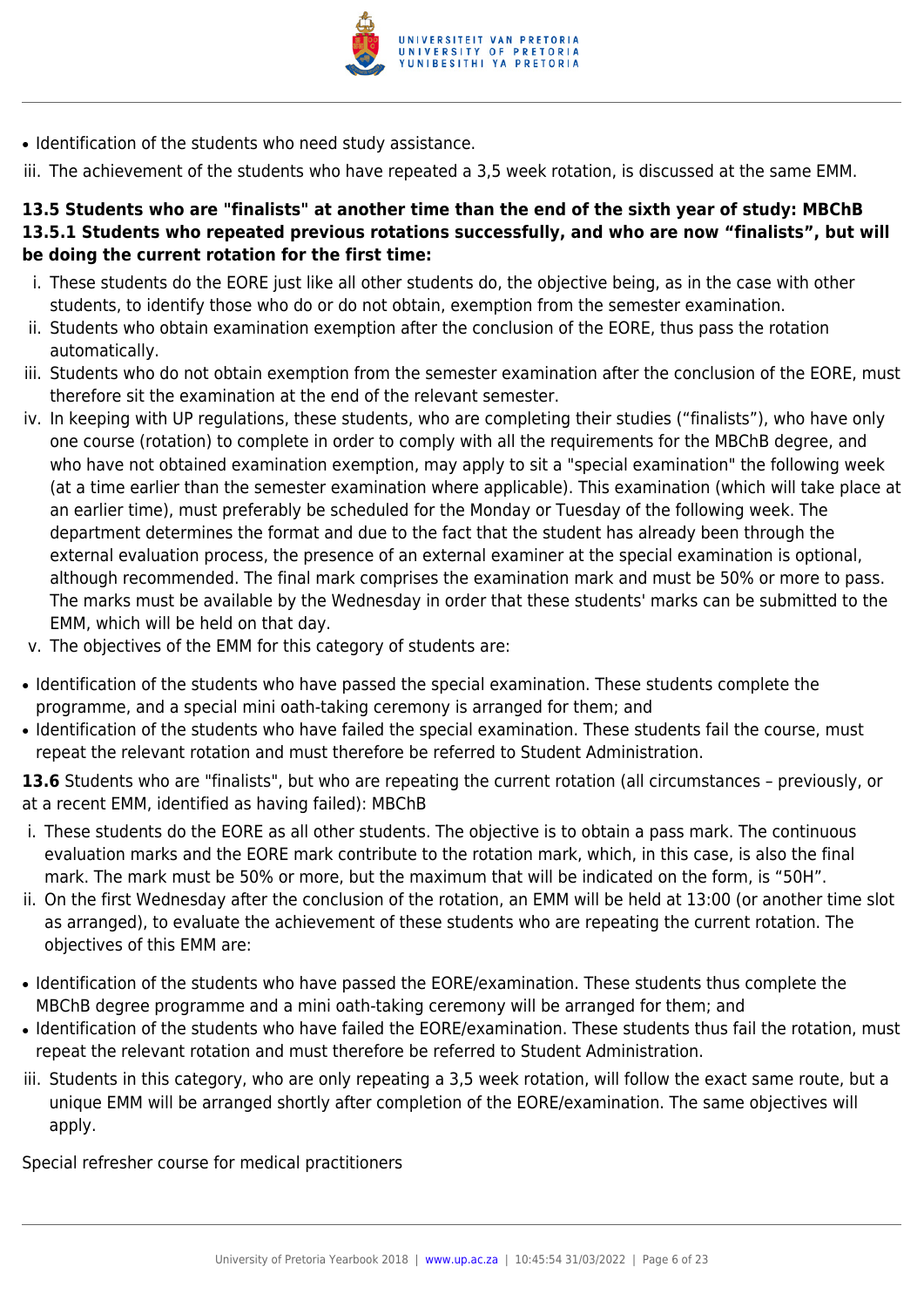

A one-week course for medical practitioners is presented annually by the School of Medicine with clinical presentations by various departments in the afternoons and evenings. The School also offers an annual intensive two-day course in one main field of study.

A medical practitioner who wishes to update his or her knowledge, may register as a special postgraduate student in the School of Medicine (Medicine Special). He or she will then have the opportunity to attend demonstrations and discussions and to participate in work as determined by the head of the department concerned.

#### **Visiting postgraduate students (Code 10290001)**

A medical practitioner or specialist physician may apply to register as a postgraduate visiting student for nonexamination purposes for a period/s of one month or longer as preferred, during which period he or she may work in a department of his/her choice. The nature of this work will be determined by each head of department. Periods of time completed in this way, will not be recognised as periods of formal training for the purposes of specialisation.

#### **Medicine Special (Undergraduate)**

Individual modules – not for degree purposes.

| <b>Code</b> | Description                                                        |
|-------------|--------------------------------------------------------------------|
| 10180001    | Medicine Special (Undergraduate) Prinshof Campus                   |
| 10185021    | Medicine Special (Cuban students: Prinshof Campus)                 |
| 10190001    | Medicine Foreign (Non-examination purposes) Visiting Undergraduate |

#### **Medicine Special (Postgraduate) (Code 10280001)**

Registration as a postgraduate candidate with a view to complete examinations in prerequisite subjects for MMed (with approval of the Chairperson of the School and heads of departments in question), until such time as a registrarship becomes available. Neither the University of Pretoria nor the province is under any obligation whatsoever, to appoint such a student as a registrar or to give him or her precedence over other candidates to be appointed.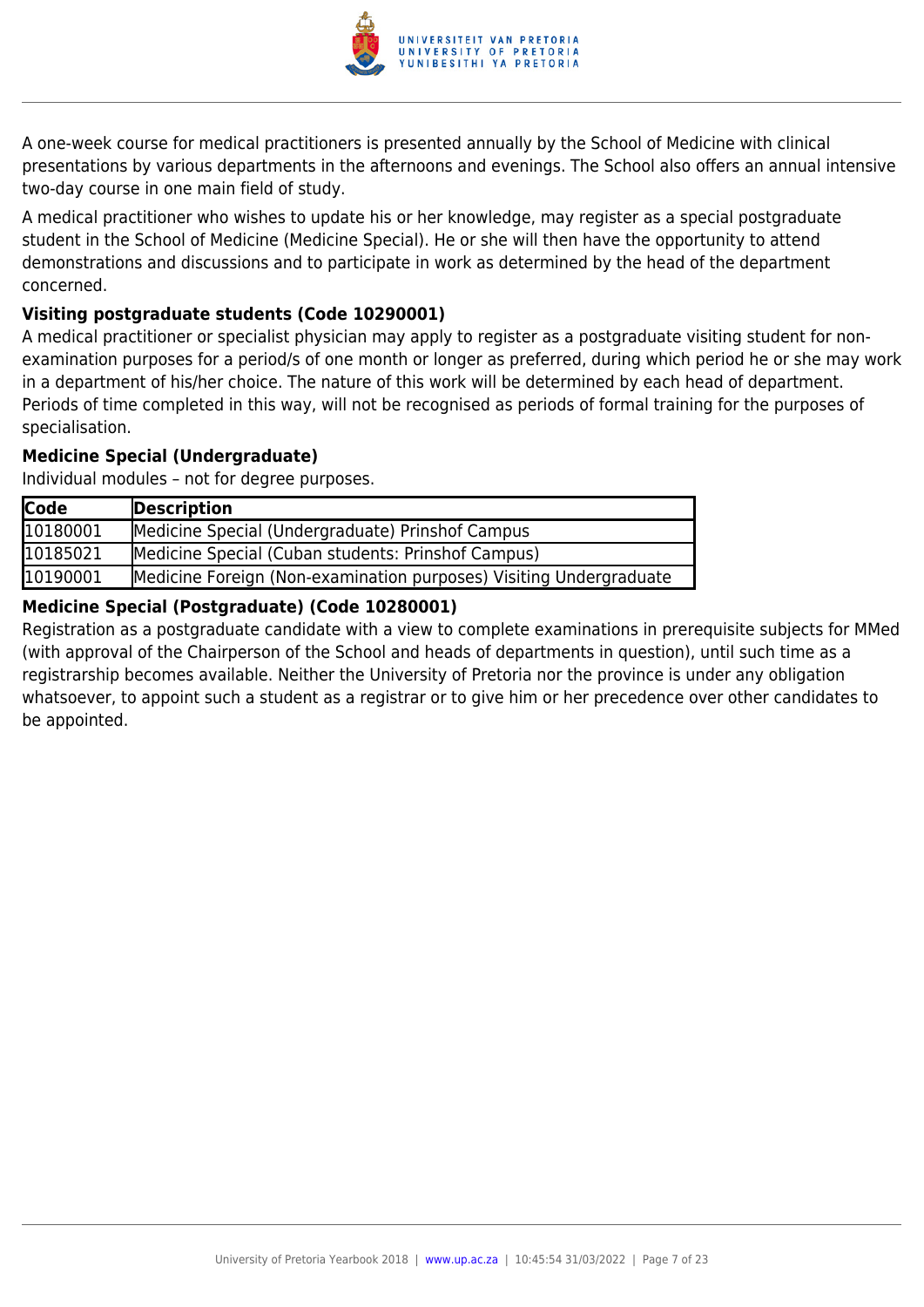

- Undergraduate Degree
- **BChD (10136001)**
- **BCMP (10130012)**
- **BCur Clinical Nursing Science Medical and Surgical Nursing Science: Critical Care: Trauma and Emergency (10131091)**
- **BCur Clinical Nursing Science Advanced Midwifery and Neonatal Nursing Science (10131086)**
- **BCur Clinical Nursing Science Child Nursing Science (10131088)**
- **BCur Clinical Nursing Science Clinical Nursing Science, Health Assessment, Treatment and Care (10131093)**
- **BCur Clinical Nursing Science Medical and Surgical Nursing Science: Critical Care Nursing: General (10131089)**
- **BCur Clinical Nursing Science Medical and Surgical Nursing Science: Critical Care Nursing: Paediatric (10131090)**
- **BCur Clinical Nursing Science Medical and Surgical Nursing: Operating Theatre Nursing (10131092)**
- **BCur Clinical Nursing Science Neonatal Nursing Science (10131087)**
- **BCur Community Nursing Science (10131085)**
- **BCur Nursing Education (10131084)**
- **BCur Nursing Management (10131083)**
- **BCur Nursing Science (Education and Administration) (10131081)**
- **BDietetics (10139003)**
- **BNurs (10131002)**
- **BOccTher (10138003)**
- **BOH (10132001)**
- **BPhysio (10138103)**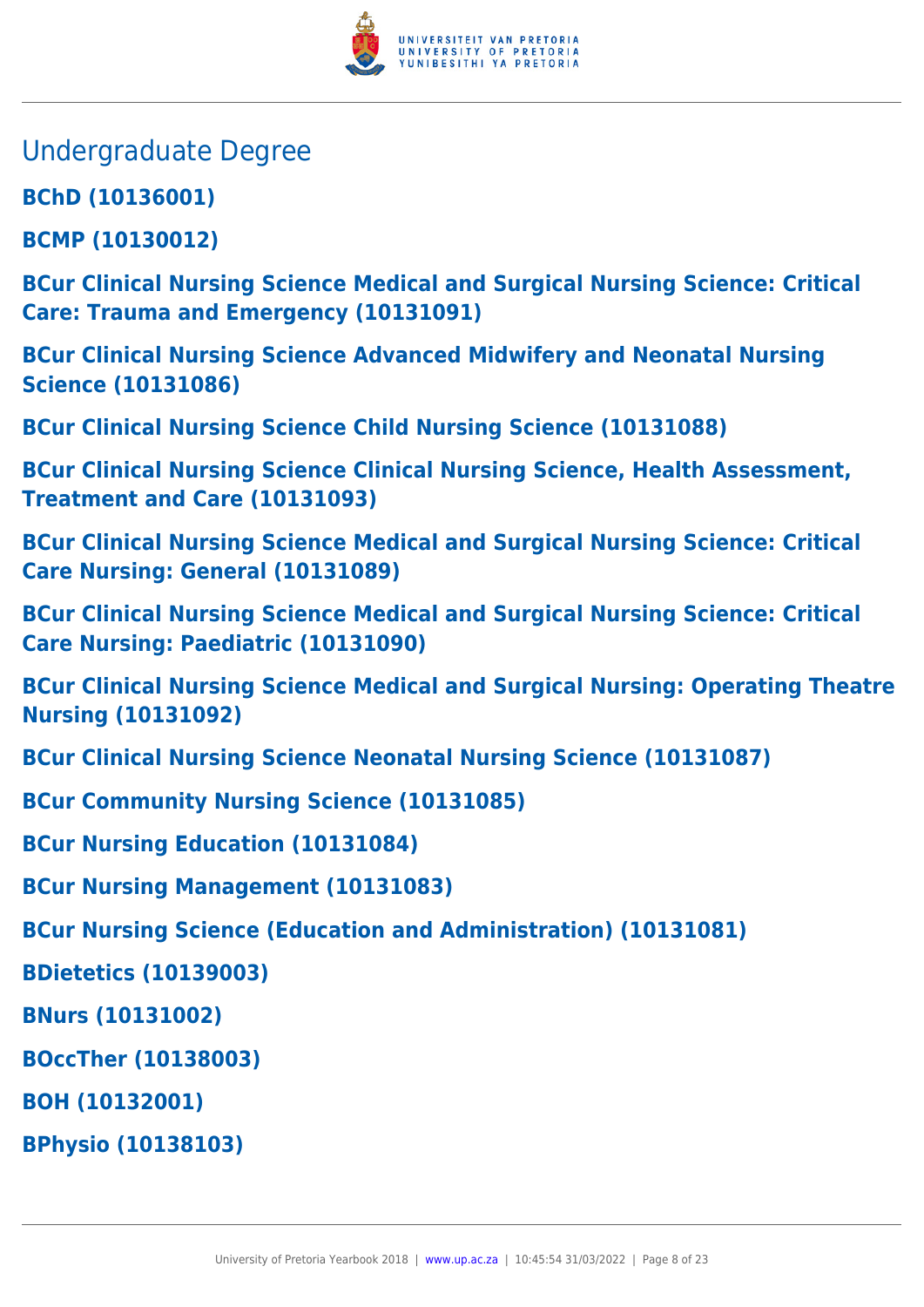

**BRad Diagnostics (10137005) BSportSci (10135010) MBChB (10130003)**

University of Pretoria Yearbook 2018 | [www.up.ac.za](https://www.up.ac.za/yearbooks/home) | 10:45:54 31/03/2022 | Page 9 of 23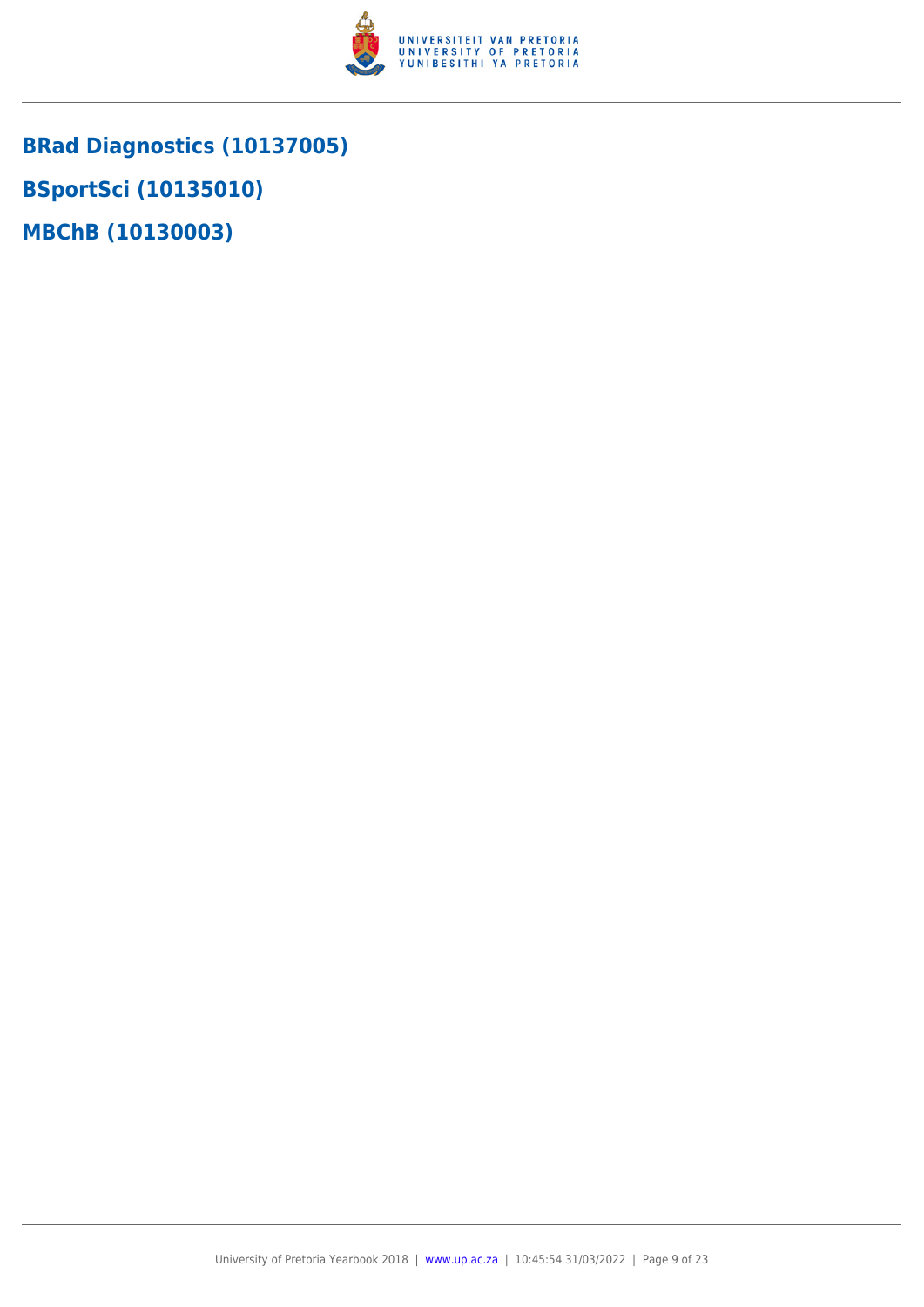

## Postgrad Diploma/Certificate

**PGDip Dentistry Aesthetic Dentistry (10221015) PGDip Dentistry Community Dentistry (10221012) PGDip Dentistry Dental Materials (10221014) PGDip Dentistry Endodontics (10221001) PGDip Dentistry Forensic Odontology (10221003) PGDip Dentistry Implantology (10221016) PGDip Dentistry Oral Medicine (10221009) PGDip Dentistry Oral Microbiology (10221010) PGDip Dentistry Oral Pathology (10221000) PGDip Dentistry Oral Surgery (10221005) PGDip Dentistry Orthodontics (10221002) PGDip Dentistry Pedodontics (10221004) PGDip Dentistry Periodontology (10221006) PGDip Dentistry Practice Management (10221013) PGDip Dentistry Preventive Dentistry (10221011) PGDip Dentistry Prosthetics (10221008) PGDip Dentistry Prosthodontics (10221017) PGDip Dentistry Radiography (10221018) PGDip Dentistry Restorative Dentistry (10221007) PGDip Family Medicine (10220008) PGDip General Ultrasound (10220007) PGDip Hand Therapy (10220012)**

**PGDip Health Systems Management Executive Leadership (10220001)**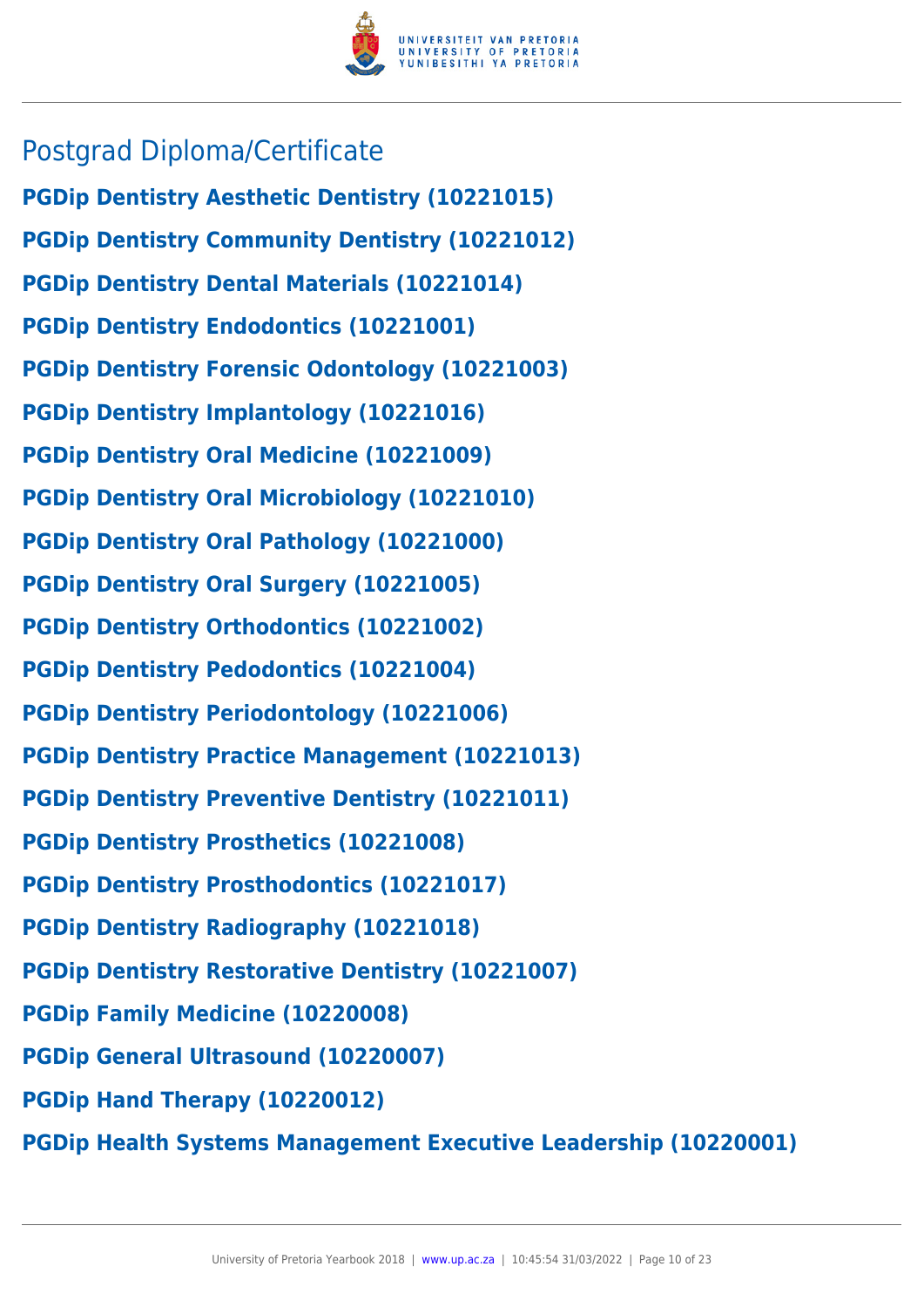

- **PGDip Health Systems Management General Operations (10220002)**
- **PGDip Occupational Health (10220084)**
- **PGDip Occupational Medicine and Health (10220003)**
- **PGDip Public Health (10220005)**
- **PGDip Tropical Medicine and Health (10220000)**
- **PGDip Vocational Rehabilitation (10220009)**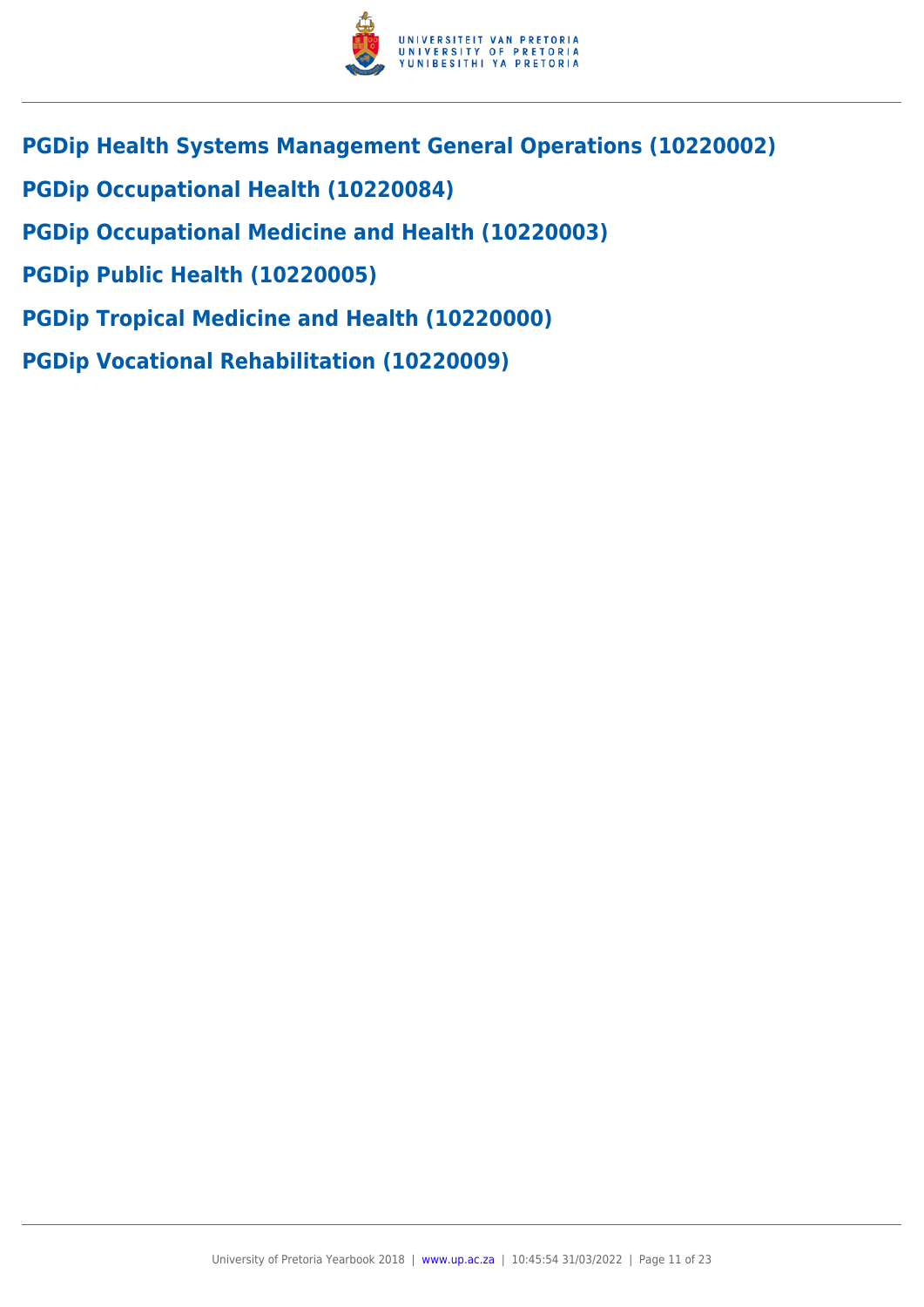

### **Honours**

**BRadHons Diagnostics (10247015) BRadHons Nuclear Medicine (10247013) BRadHons Nuclear Medicine (10247016) BRadHons Radiation Therapy (10247012) BRadHons Radiation Therapy (10247014) BScHons Aerospace Medicine (10244024) BScHons Anatomy (10243004) BScHons Biokinetics (10243025) BScHons Cell Biology (10244052) BScHons Chemical Pathology (10243152) BScHons Comparative Anatomy (10243024) BScHons Developmental Biology (10243007) BScHons Environmental Health (10244026) BScHons Haematology (10244062) BScHons Human Cell Biology (10243006) BScHons Human Genetics (10243073) BScHons Human Histology (10243005) BScHons Human Physiology (10243027) BScHons Macro-anatomy (10243010) BScHons Medical Criminalistics (10243192) BScHons Medical Immunology (10243172) BScHons Medical Microbiology (10243002) BScHons Medical Nuclear Science (10243182)**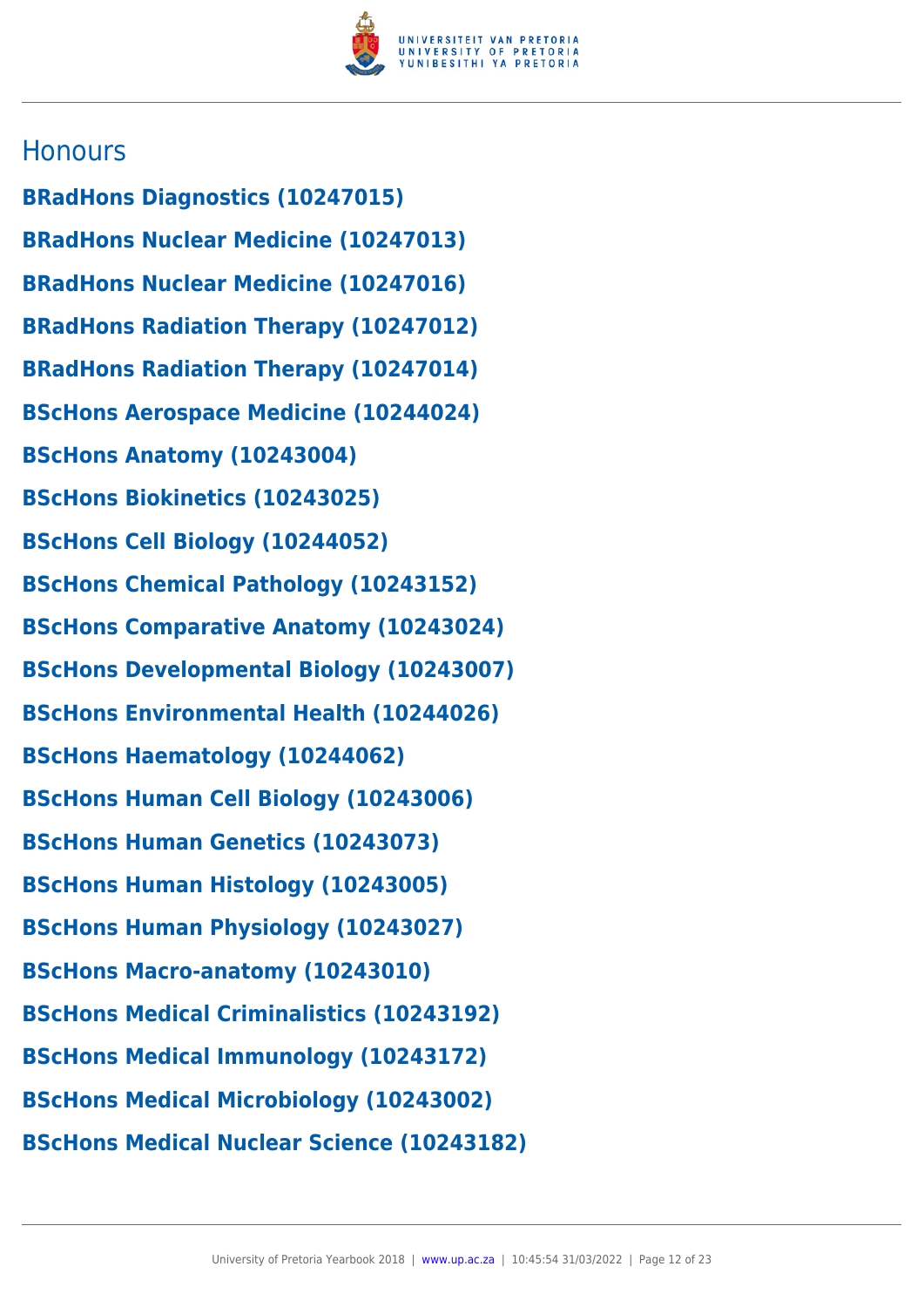

- **BScHons Medical Oncology (10244032)**
- **BScHons Medical Physics (10243003)**
- **BScHons Medical Virology (10243133)**
- **BScHons Neuro-anatomy (10243008)**
- **BScHons Occupational Hygiene (10244025)**
- **BScHons Pharmacology (10243162)**
- **BScHons Physical Anthropology (10243009)**
- **BScHons Radiation Oncology (10243144)**
- **BScHons Reproductive Biology Andrology (10244044)**
- **BScHons Reproductive Biology (10244043)**
- **BScHons Sports Science (10243026)**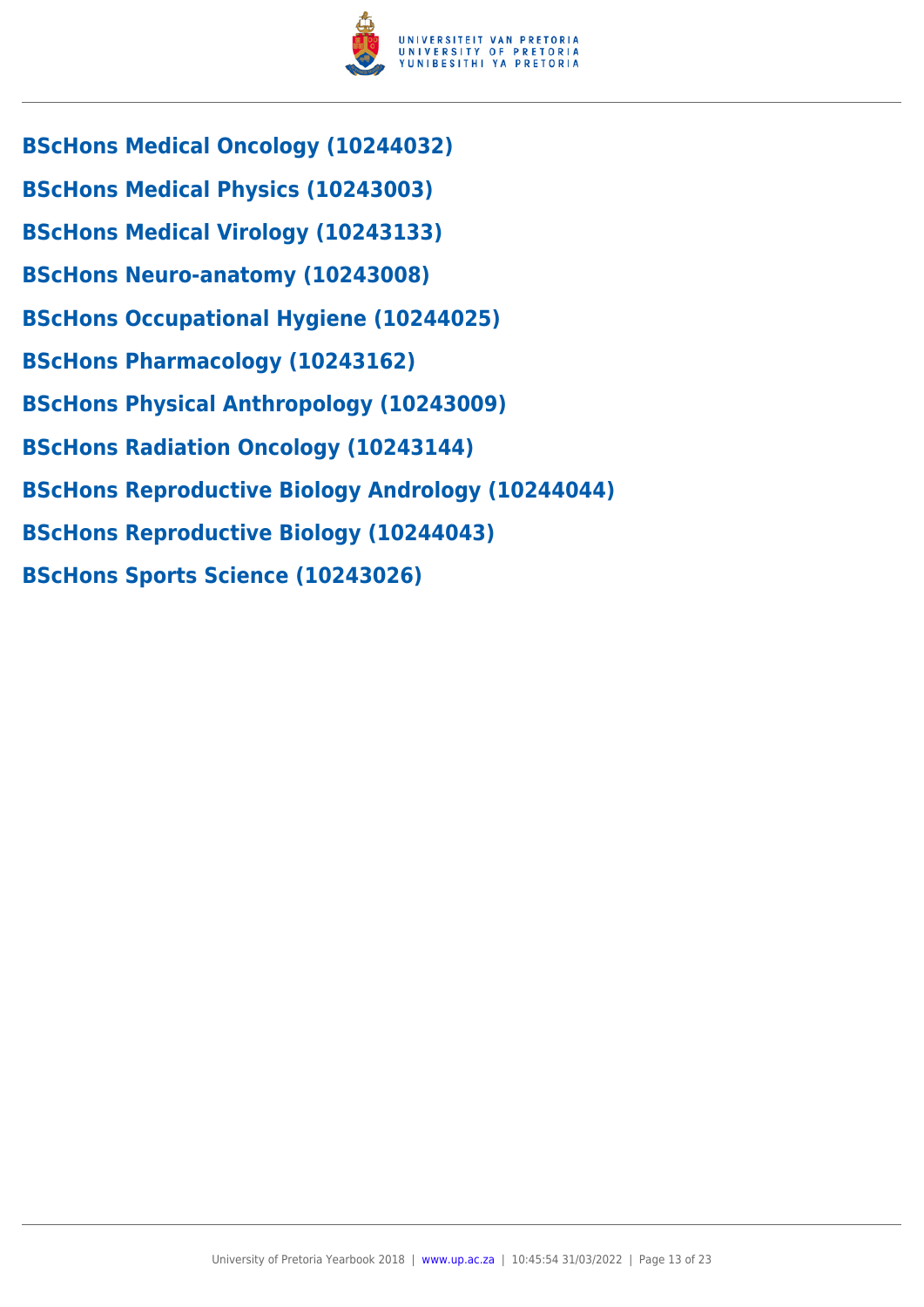

# Master's

**MChD Community Dentistry (10252050)**

**MChD Maxillofacial and Oral Surgery (endorsement ChirMaxFac-Med) (10252081)**

**MChD Maxillofacial and Oral Surgery (endorsement ChirMaxFac-Dent) (10252000)**

**MChD Maxillofacial and Oral Surgery (endorsement ChirMaxFac-Med) (10252070)**

**MChD Maxillofacial and Oral Surgery (endorsement ChirMaxFac-Med) (10252080)**

**MChD Oral Pathology (10252030)**

**MChD Orthodontics (10252020)**

**MChD Periodontics and Oral Medicine (10252040)**

**MChD Prosthodontics (10252060)**

**MDietetics (10259003)**

**MDietetics (Coursework) (10259004)**

**MECI (10258241)**

**MMed Anaesthesiology (10250012)**

**MMed Anatomical Pathology (10250252)**

**MMed Chemical Pathology (10250273)**

**MMed Clinical Pathology (10250242)**

**MMed Dermatology (10250032)**

**MMed Emergency Medicine (10250394)**

**MMed Family Medicine (10250402)**

**MMed Forensic Pathology (10250274)**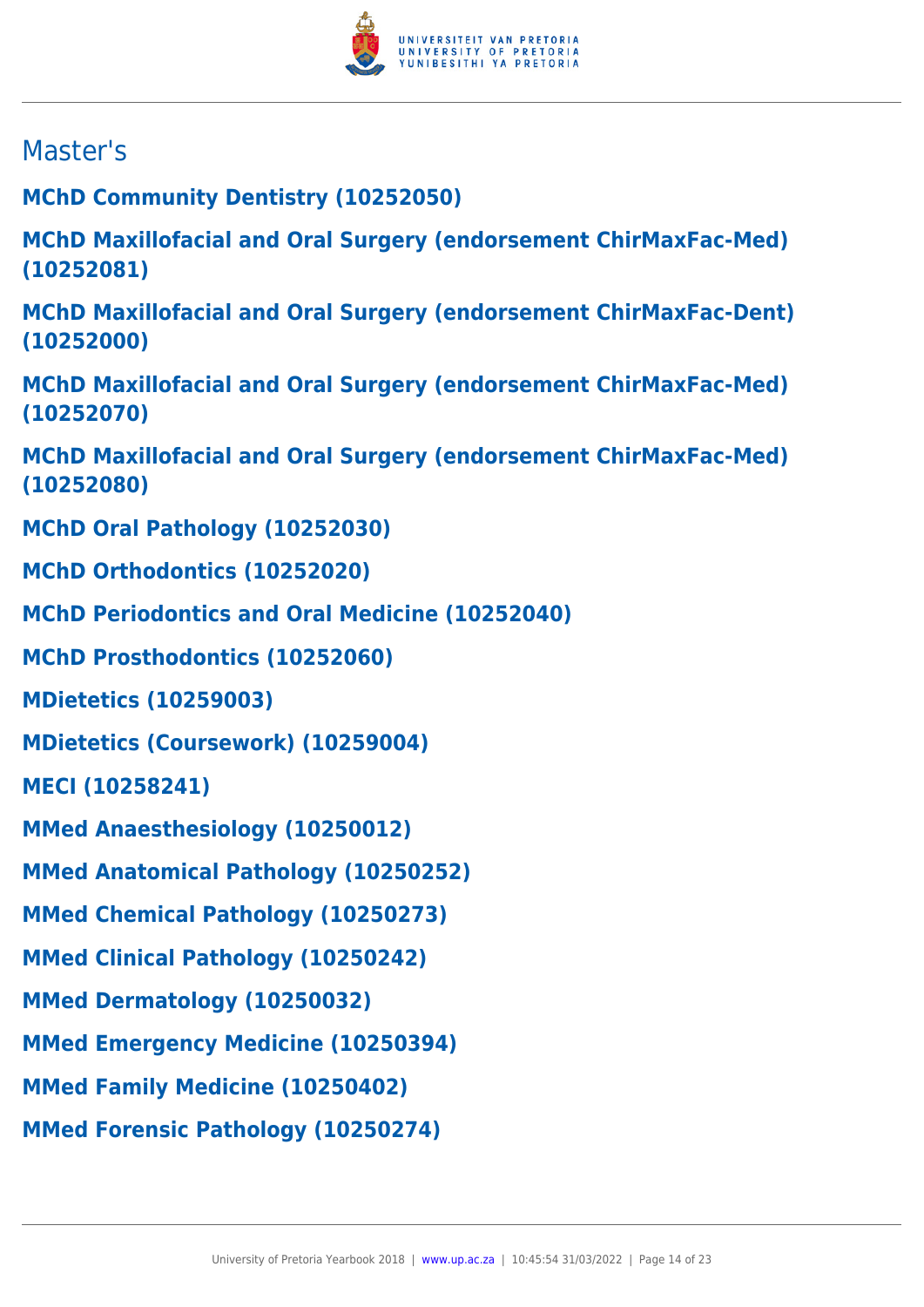

**MMed Geriatrics (10250042) MMed Haematology (10250282) MMed Internal Medicine (10250052) MMed Medical Microbiology (10250262) MMed Medical Oncology (10250165) MMed Medical Virology (10250393) MMed Neurology (10250092) MMed Neurosurgery (10250192) MMed Nuclear Medicine (10250382) MMed Obstetrics and Gynaecology (10250102) MMed Occupational Medicine (10250374) MMed Ophthalmology (10250112) MMed Orthopaedics (10250202) MMed Otorhinolaryngology (10250362) MMed Paediatric Surgery (10250025) MMed Paediatrics (10250122) MMed Plastic Surgery (10250212) MMed Psychiatry (10250142) MMed Public Health Medicine (10250373) MMed Radiation Oncology (10250164) MMed Radiological Diagnostics (10250153) MMed Surgery (10250024) MMed Thoracic Surgery (10250232) MMed Urology (10250222)**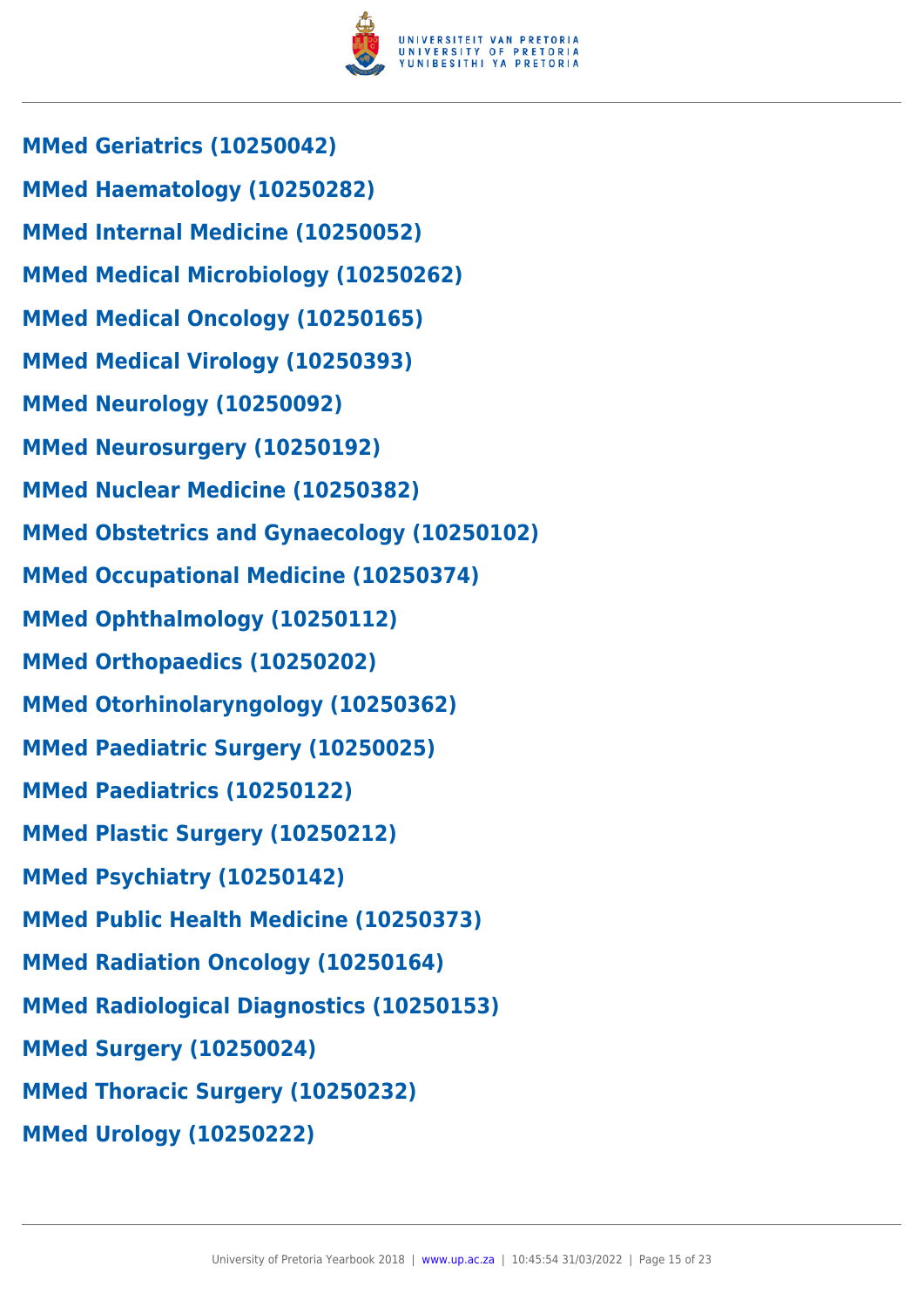

**MMilMed (10255002) MNurs Clinical Fields of Study (10251154) MNurs Clinical Fields of Study (Coursework) (10251056) MNurs Nursing Education (10251053) MNurs Nursing Education (Coursework) (10251055) MNurs Nursing Management (10251113) MNurs Nursing Management (Coursework) (10251114) MOccTher (10258002) MOccTher Activity Theory (Coursework) (10258052) MOccTher Hand Therapy (Coursework) (10258012) MOccTher Neurology (Cousework) (10258022) MOccTher Paediatrics (Coursework) (10258032) MOccTher Psychiatry (Coursework) (10258042) MPH (10256502) MPharmMed (10256002) MPhil Allergology (Coursework) (10250502) MPhil Cardiology (Coursework) (10250503) MPhil Child and Adolescent Psychiatry (Coursework) (10250504) MPhil Clinical Haematology (Coursework) (10250505) MPhil Critical Care (Coursework) (10250506) MPhil Developmental Paediatrics (Coursework) (10250507) MPhil Endocrinology and Metabolism (Coursework) (10250508) MPhil Forensic Psychiatry (Coursework) (10250532) MPhil Gynaecological Oncology (Coursework) (10250509)**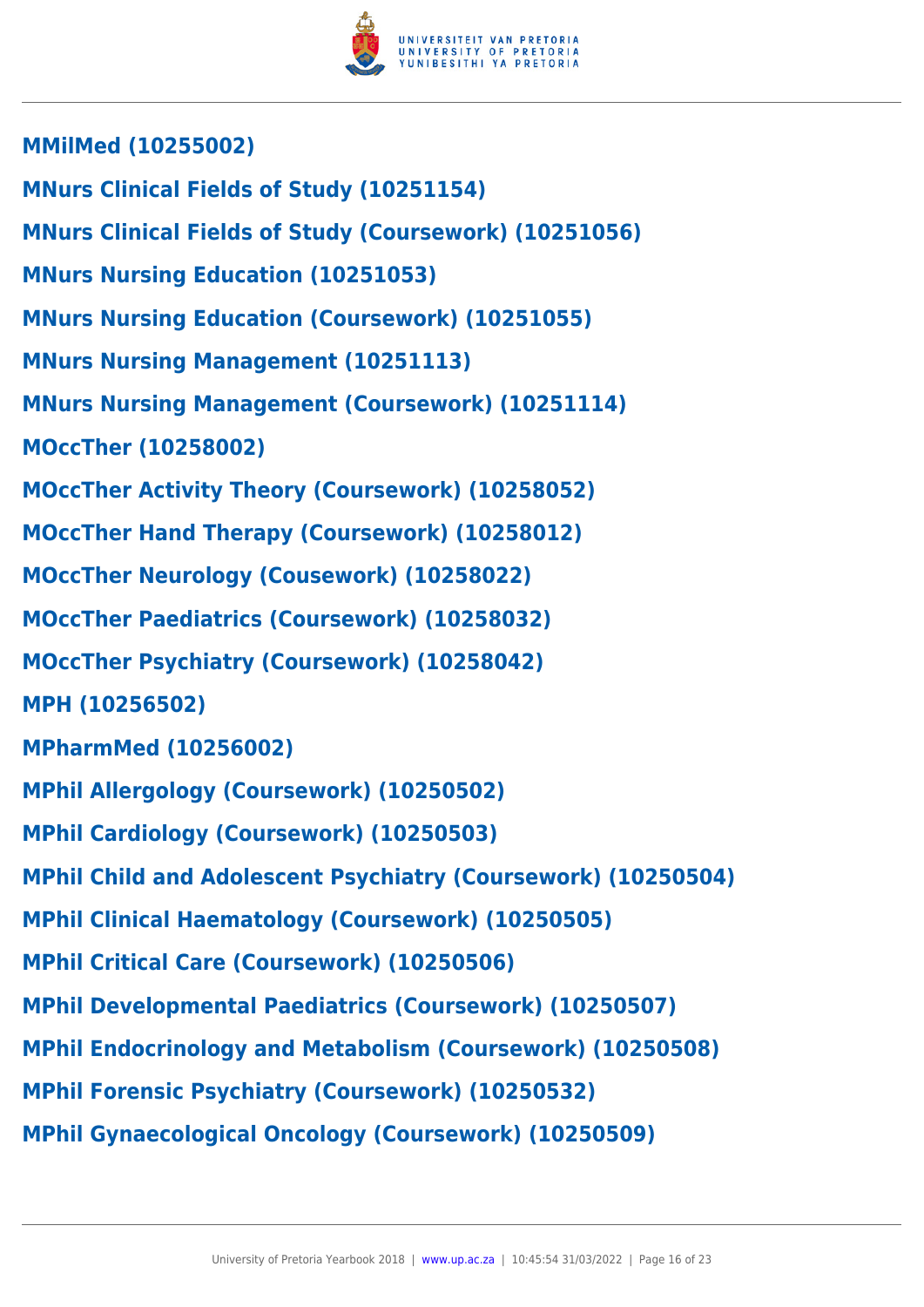

**MPhil Infectious Diseases (Coursework) (10250510) MPhil Maternal and Fetal Medicine (Coursework) (10250511) MPhil Medical Gastroenterology (Coursework) (10250512) MPhil Medical Oncology (Coursework) (10250533) MPhil Neonatology (Coursework) (10250513) MPhil Nephrology (Coursework) (10250514) MPhil Paediatric Allergology (Coursework) (10250515) MPhil Paediatric Cardiology (Coursework) (10250516) MPhil Paediatric Critical Care (Coursework) (10250517) MPhil Paediatric Endocrinology and Metabolism (Coursework) (10250518) MPhil Paediatric Gastroenterology (Coursework) (10250519) MPhil Paediatric Infectious Diseases (Coursework) (10250520) MPhil Paediatric Nephrology (Coursework) (10250521) MPhil Paediatric Neurology (Coursework) (10250522) MPhil Paediatric Oncology (Coursework) (10250523) MPhil Paediatric Pulmonology (Coursework) (10250524) MPhil Paediatric Rheumatology (Coursework) (10250525) MPhil Philosophy and Ethics of Mental Health (Coursework) (10250531) MPhil Pulmonology (Coursework) (10250526) MPhil Reproductive Medicine (Coursework) (10250534) MPhil Rheumatology (Coursework) (10250527) MPhil Surgical Gastroenterology (Coursework) (10250528) MPhil Trauma Surgery (Coursework) (10250529) MPhil Vascular Surgery (Coursework) (10250530)**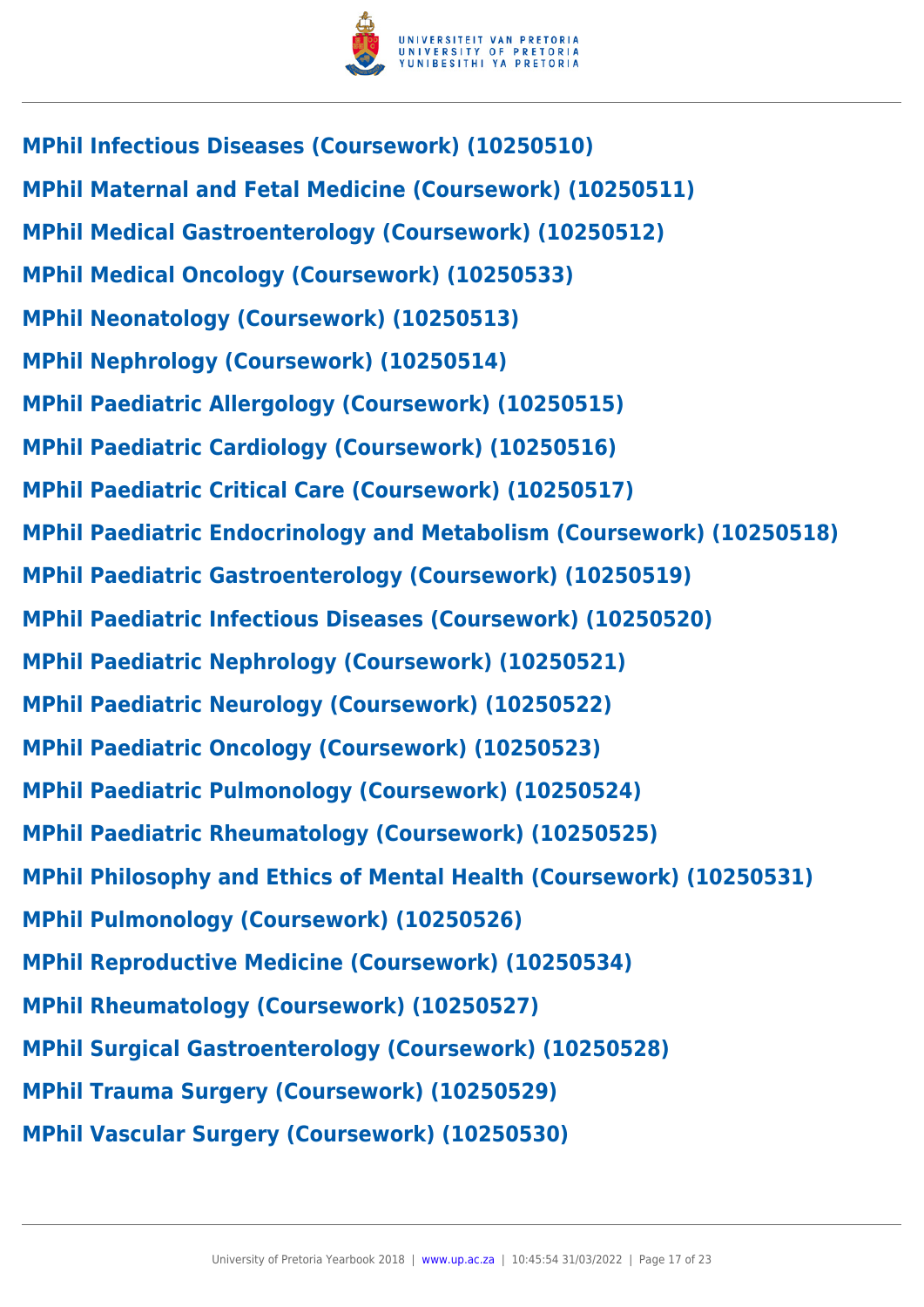

- **MPhysio Internal Medicine (Coursework) (10258163)**
- **MPhysio Neurology/Neurosurgery (Coursework) (10258233)**
- **MPhysio Orthopaedic Manual Therapy (Coursework) (10258213)**
- **MPhysio Orthopaedics (Coursework) (10258203)**
- **MPhysio Paediatrics (Coursework) (10258173)**
- **MPhysio Sports Medicine (Coursework) (10258223)**
- **MPhysio Surgery (Coursework) (10258133)**
- **MPhysio Women's Health (Coursework) (10258183)**
- **MRad Diagnostics (10257002)**
- **MRad Nuclear Medicine (10257022)**
- **MRad Radiation Therapy (10257013)**
- **MSc Aerospace Medicine (10253252)**
- **MSc Anatomy (10253013)**
- **MSc Applied Human Nutrition (10253340)**
- **MSc Cell Biology (10253103)**
- **MSc Chemical Pathology (10253043)**
- **MSc Clinical Epidemiology (10253330)**
- **MSc Dentistry Maxillofacial and Oral Radiology (Coursework) (10252092)**
- **MSc Dentistry Oral Surgery (Coursework) (10252091)**
- **MSc Dentistry (10252090)**
- **MSc Environmental Health (10253323)**
- **MSc Epidemiology (10253324)**
- **MSc Haematology (10253262)**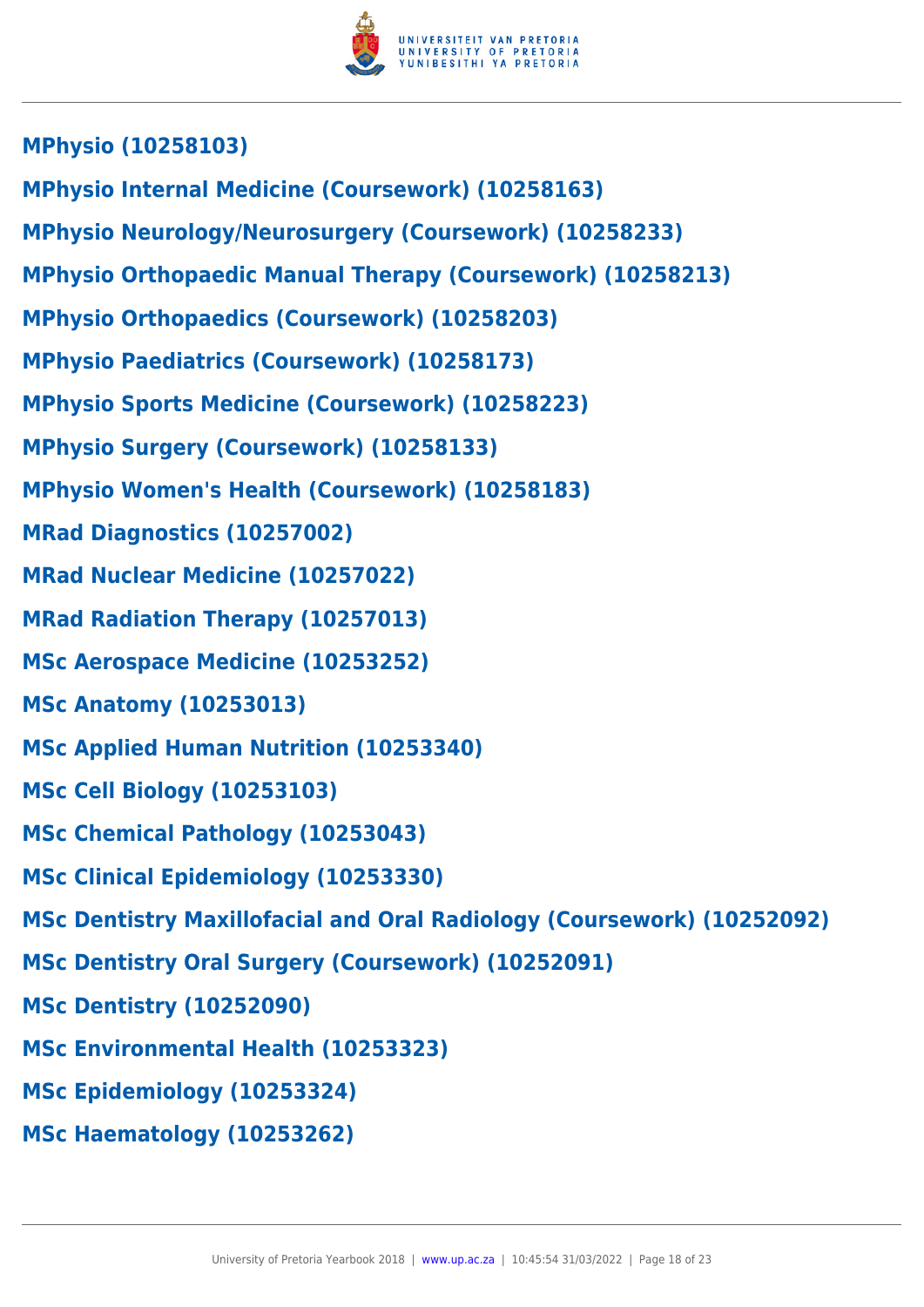

- **MSc Human Genetics (10253073)**
- **MSc Human Physiology (10253026)**
- **MSc Medical Applied Psychology (10253325)**
- **MSc Medical Criminalistics (10253123)**
- **MSc Medical Immunology (10253243)**
- **MSc Medical Microbiology (10253033)**
- **MSc Medical Nuclear Science (10253063)**
- **MSc Medical Oncology (10253302)**
- **MSc Medical Physics (10253272)**
- **MSc Medical Virology (10253133)**
- **MSc Pharmacology (10253053)**
- **MSc Public Health (10253290)**
- **MSc Radiation Oncology (10253283)**
- **MSc Reproductive Biology Andrology (10253312)**
- **MSc Reproductive Biology (10253093)**
- **MSc Sports Medicine (Coursework) (10253141)**
- **MSc Sports Science Biokinetics (10253144)**
- **MSc Sports Science Biomechanics (10253145)**
- **MSc Sports Science (10253146)**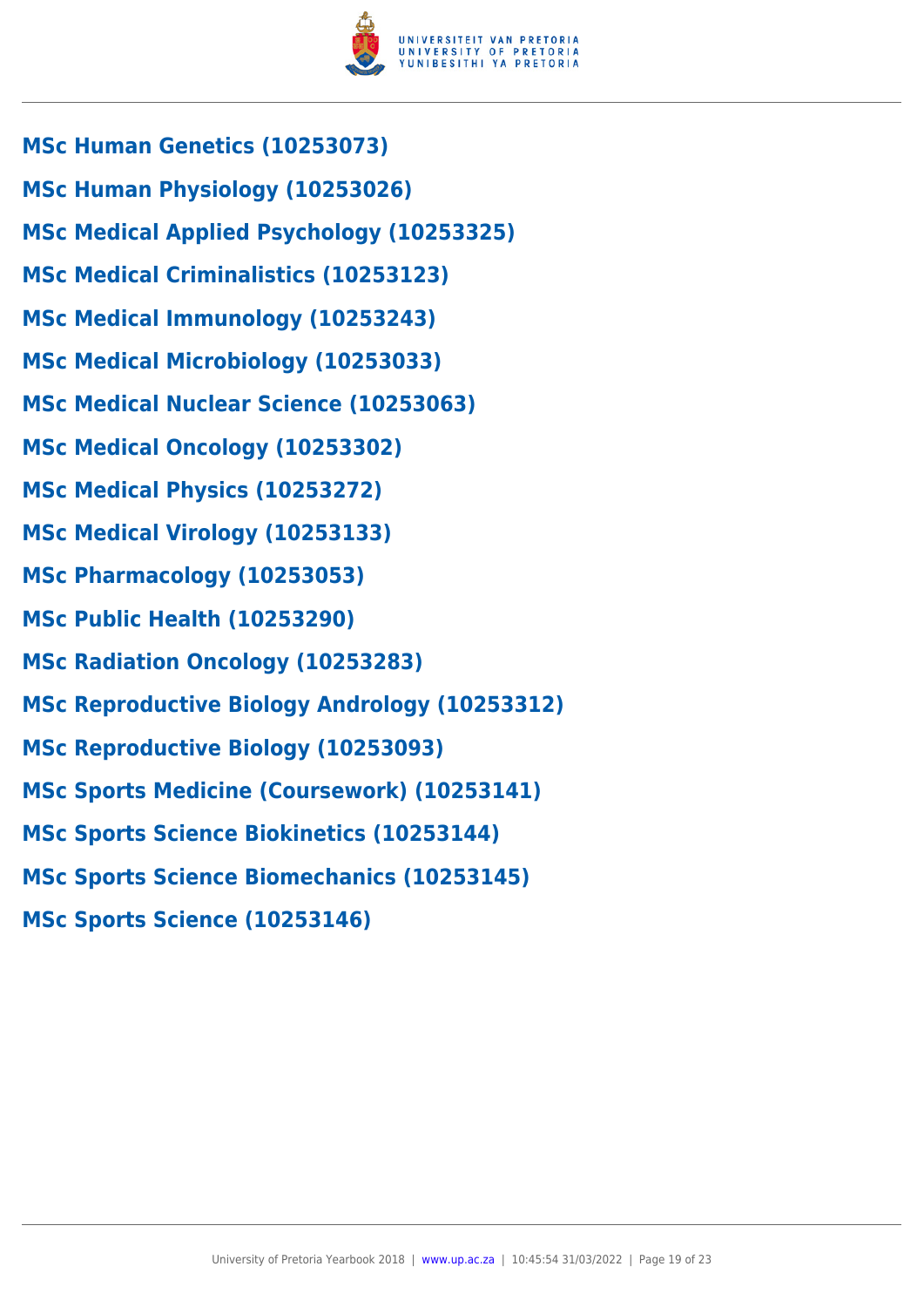

## **Doctorate**

- **DMed Anaesthesiology (10260014)**
- **DMed Anatomy (10260222)**
- **DMed Community Health (10260244)**
- **DMed Dermatology (10260032)**
- **DMed Family Medicine (10260252)**
- **DMed Forensic Medicine (10260062)**
- **DMed Geriatrics (10260042)**
- **DMed Haematology (10260292)**
- **DMed Health Systems (10260245)**
- **DMed Human Physiology (10260273)**
- **DMed Internal Medicine (10260052)**
- **DMed Medical Microbiology (10260282)**
- **DMed Medical Oncology (10260362)**
- **DMed Neurology (10260072)**
- **DMed Neurosurgery (10260172)**
- **DMed Obstetrics and Gynaecology (10260082)**
- **DMed Ophthalmology (10260092)**
- **DMed Orthopaedics (10260182)**
- **DMed Otorhinolaryngology (10260232)**
- **DMed Paediatrics (10260102)**
- **DMed Pathology (10260112)**
- **DMed Pharmacology (10260262)**
- **DMed Plastic and Reconstructive Surgery (10260192)**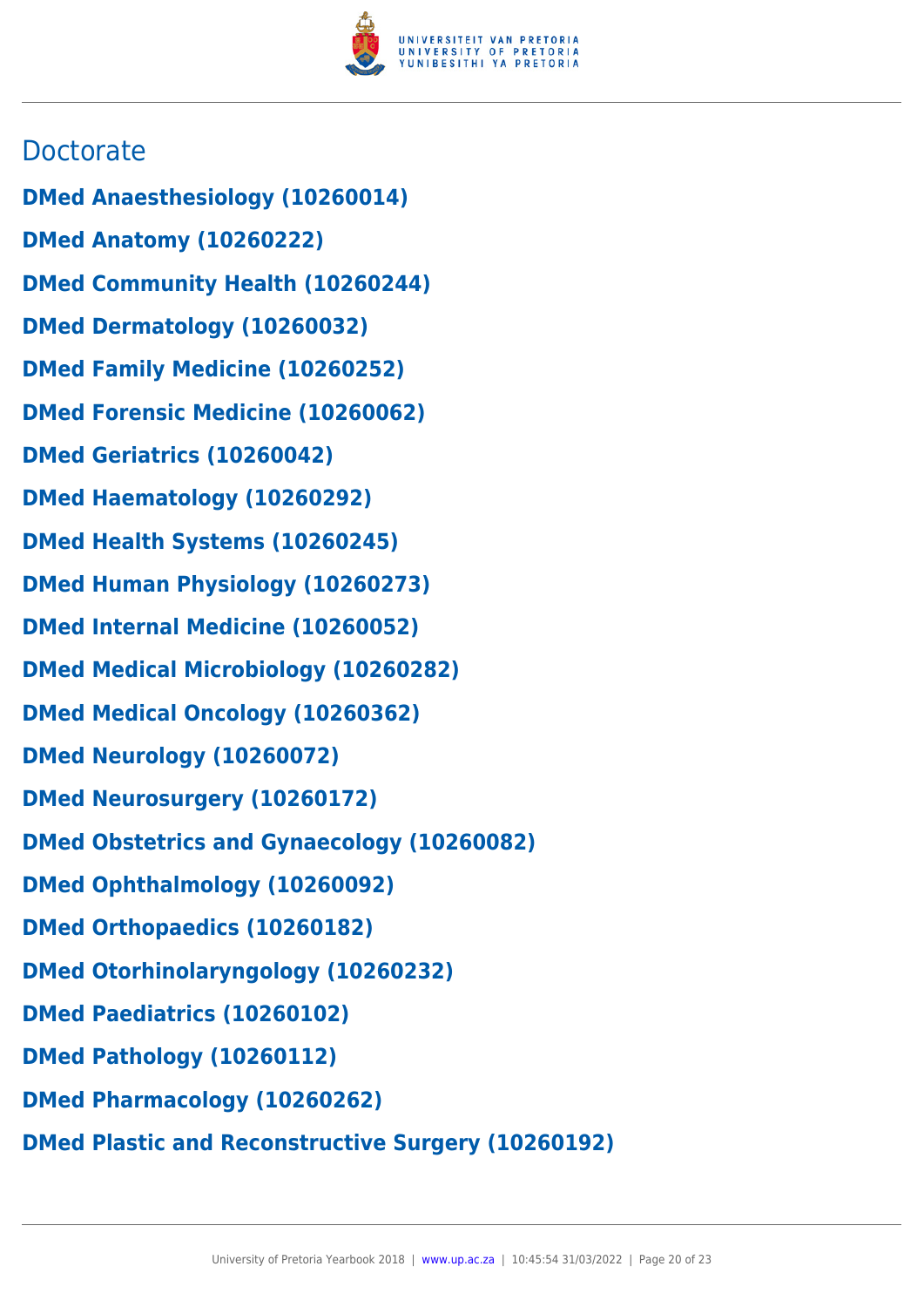

- **DMed Psychiatry (10260122)**
- **DMed Public Health (10260246)**
- **DMed Radiation Oncology (10260143)**
- **DMed Radiological Diagnostics (10260132)**
- **DMed Reproductive Biology Andrology (10260015)**
- **DMed Reproductive Biology (10260013)**
- **DMed Surgery (10260022)**
- **DMed Thoracic Surgery (10260212)**
- **DMed Urology (10260202)**
- **PhD Anaesthesiology (10260522)**
- **PhD Anatomical Pathology (10260442)**
- **PhD Anatomy (10260332)**
- **PhD Chemical Pathology (10260502)**
- **PhD Community Health (10260406)**
- **PhD Dentistry (10264000)**
- **PhD Dermatology (10260325)**
- **PhD Diagnostic Radiology (10260592)**
- **PhD Dietetics (10263062)**
- **PhD Environmental Health (10260410)**
- **PhD Epidemiology (10260409)**
- **PhD Family Medicine (10260462)**
- **PhD Forensic Pathology (10260612)**
- **PhD Haematology (10260622)**
- **PhD Health Ethics (10260603)**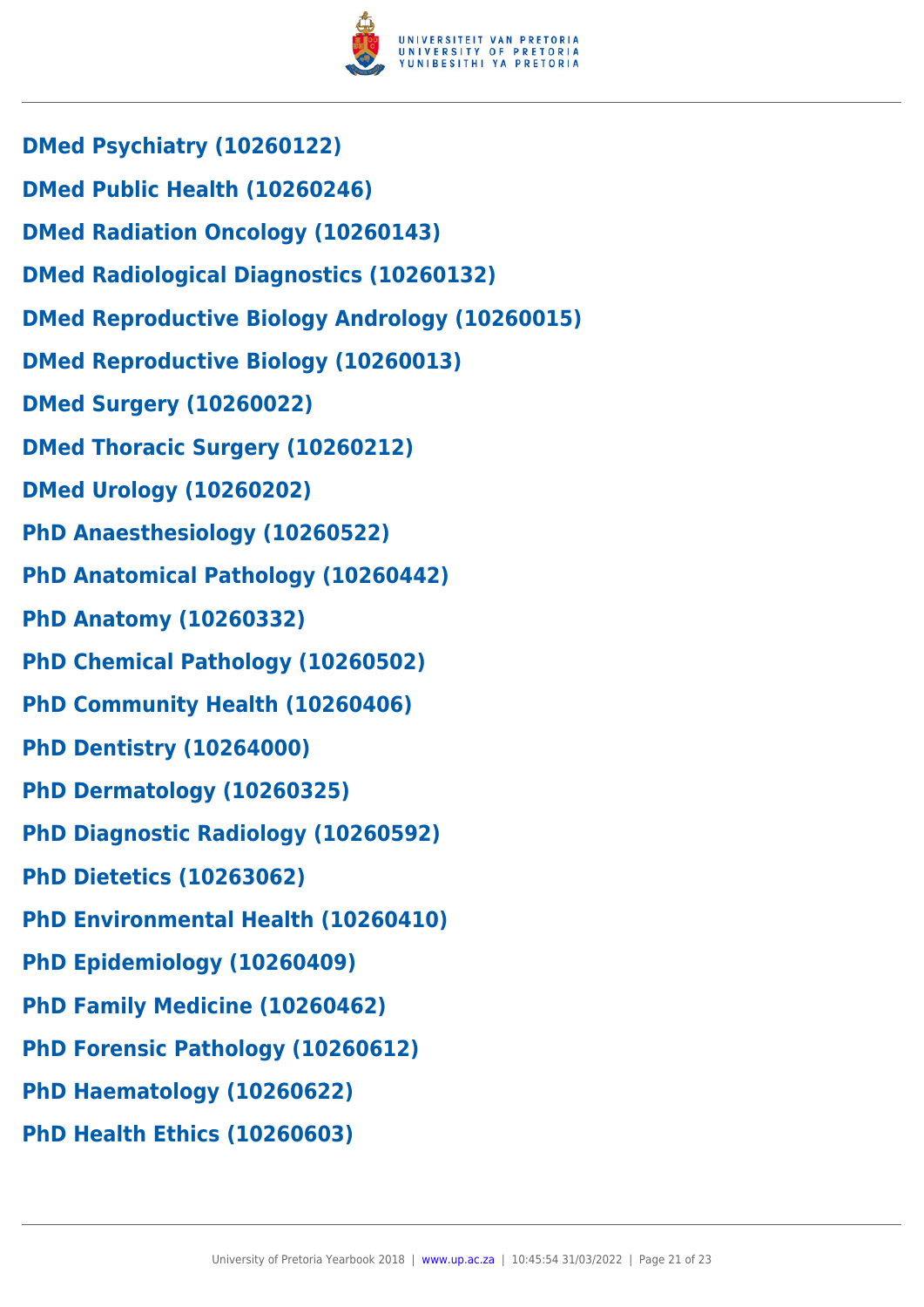

- **PhD Health Systems (10260407)**
- **PhD Human Genetics (10260422)**
- **PhD Human Physiology (10260343)**
- **PhD Internal Medicine (10260382)**
- **PhD Medical criminalistics (10263050)**
- **PhD Medical Immunology (10263052)**
- **PhD Medical Microbiology (10260352)**
- **PhD Medical Nuclear Science (10260485)**
- **PhD Medical Oncology (10260432)**
- **PhD Medical Physics (10260542)**
- **PhD Medical Virology (10260492)**
- **PhD Mental Health (10260604)**
- **PhD Neurology (10260472)**
- **PhD Nursing Science (10260312)**
- **PhD Obstetrics and Gynaecology (10260552)**
- **PhD Occupational Therapy (10260322)**
- **PhD Ophthalmology (10260632)**
- **PhD Orthopaedics (10260372)**
- **PhD Otorhinolaryngology (10260642)**
- **PhD Paediatrics (10260512)**
- **PhD Pharmacology (10260532)**
- **PhD Physiotherapy (10260452)**
- **PhD Psychiatry (10260487)**
- **PhD Public Health (10260408)**